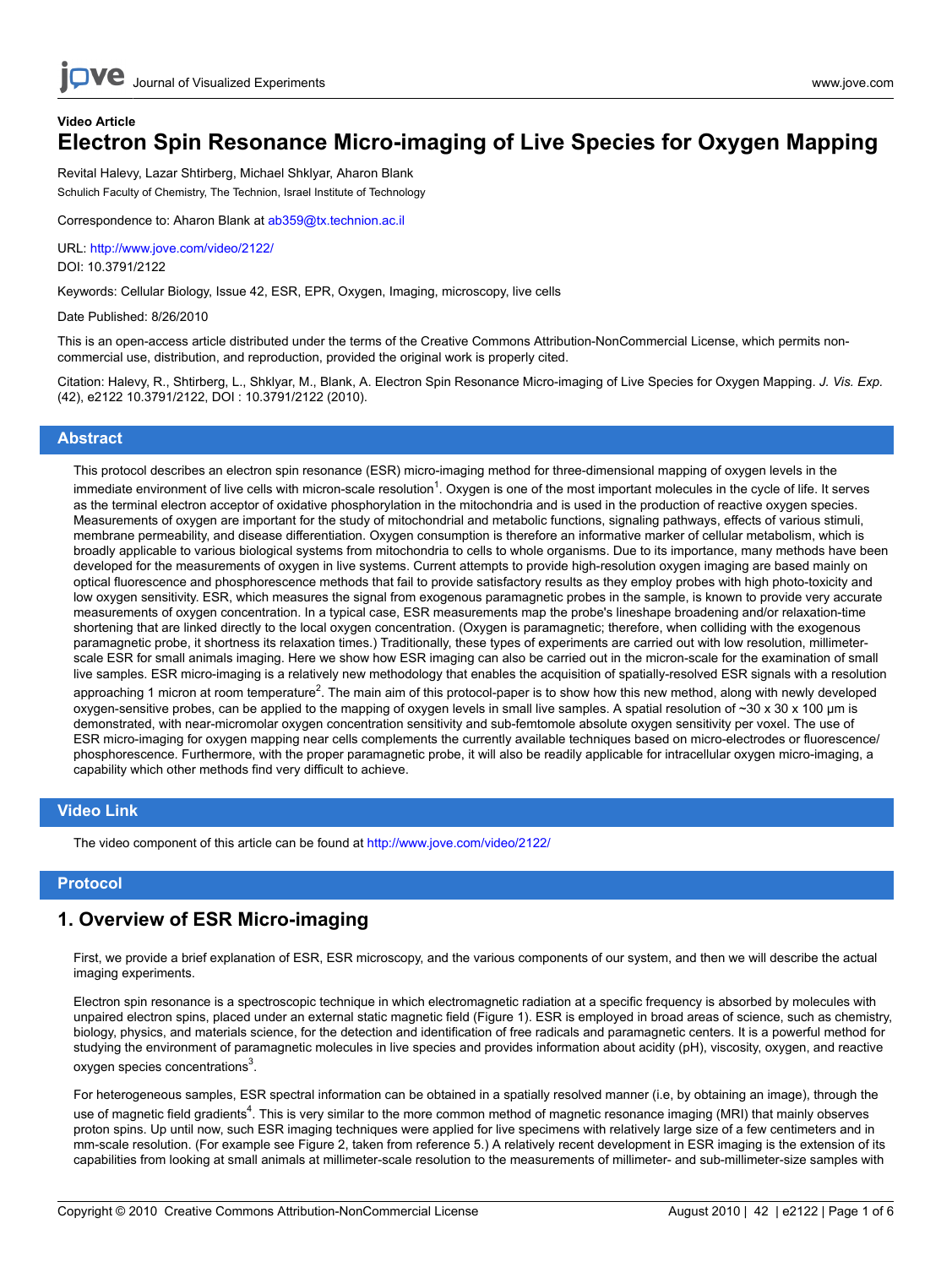micron-scale resolution. This field is known as ESR microscopy, which today can provide 3D ESR images with a resolution approaching 1 micron  $2$  (see representative examples in Figure 3).

An ESR microscope is essentially similar to a conventional ESR spectrometer. It has a magnet for generating the static field, a microwave system for spin excitation and signal detection, a probe for holding the sample, and a computerized console to control the acquisition process and data handling. Other components unique the ESR imaging in general and existing also in ESR microcopy are magnetic field gradient sources, which are part of the electronic system, and gradient coils that are located in the imaging probe. More details about our specific system are shown in the protocol movie and described in reference 2.

# **2. ESR Micro-imaging Sample Preparation**

This stage describes the method for sample preparation for the ESR micro-imaging experiment. At the end of this stage cells are placed on the bottom of a specially-prepared glass ESR microscopy sample container together with a trityl radical<sup>6</sup> buffer solution. This protocol describes the measurement of cyanobacteria cells and therefore, for other types of cells, proper adjustments may be needed at the sample preparation stage.

- 1. First, a few squares of absorbent paper with a size of ~400 400 μm are taken and inserted into an Eppendorf tube which is subsequently filled with 1.2 mL of the cyanobacteria suspension (at a concentration of 40 mg/mL).
- 2. The suspension is centrifuged for 2 minutes at 6000 RPM in a microcentrifuge.
- 3. Following this, the supernatant buffer is completely removed except for ~50 µL which are left to avoid cyanobacteria dehydration. As a result of this process, the absorbent paper is now saturated by the cyanobacteria cells.
- 4. Using fine tweezers, a few fibers are extracted from the paper and placed on the bottom of a cup-like specially prepared glass sample holder<sup>7</sup>. Following that a 3 mM of trityl in BG-11 solution<sup>8, 9</sup> (see Scheme 1) is added to the sample holder by the aid of a fine syringe. The holder is then sealed using UV curable glue, leaving a small air outlet open.

| Stock 4                               | Stock 3                       | Stock 2                              | Stock 1                               |
|---------------------------------------|-------------------------------|--------------------------------------|---------------------------------------|
| $H_3BO_3$                             | $K_2HPO_4$ :3H <sub>2</sub> O | MgSO <sub>4</sub> :7H <sub>2</sub> O | Na <sub>2</sub> Mg EDTA 0.1g/liter    |
| 2.86g/liter                           | 4.0g/liter                    | 7.5g/liter                           |                                       |
| MnCl <sub>2</sub> :4H <sub>2</sub> O  |                               |                                      | Ferric ammonium citrate<br>0.6g/liter |
| 1.81g/liter                           |                               |                                      |                                       |
| ZnSO <sub>4</sub> : 7H <sub>2</sub> O |                               |                                      | Citric acid: 1H2O                     |
| 0.222g/liter                          |                               |                                      | 0.6g/liter                            |
| CuSO <sub>4</sub> :5H <sub>2</sub> O  |                               |                                      | CaCl <sub>2</sub> : 2H <sub>2</sub> O |
| 0.079g/liter                          |                               |                                      | 3.6g/liter                            |
| COCl <sub>2</sub> :6H <sub>2</sub> O  |                               |                                      |                                       |
| 0.050g/liter                          |                               |                                      |                                       |
| NaMoO <sub>4</sub> : $2H_2O$          |                               |                                      |                                       |
| 0.391g/liter                          |                               |                                      |                                       |

**Scheme 1.** Preparation of BG-11 medium.

# **3. ESR Micro-imaging Experiments**

- 1. To begin the imaging experiment, turn on the ESR micro-imaging system and insert the sample into the resonator that goes inside the imaging probe.
- 2. Now, using the computer control software, set the system on "Tune" mode and find the resonance microwave frequency of the probe, which will be used for the ESR measurements.
- 3. Following that, set the static magnetic field on the value that matches the applied microwave frequency, set the timing parameters for the pulse sequence and observe the ESR signal to make sure that the system functions well and the sample is well-prepared.
- 4. Then, set the imaging parameters, such as the number of pixels, the strength of the gradients, and the length of the gradient pulses to their required values.
- 5. Following setup, collect three 3D ESR images by a Hahn echo imaging pulse sequence (Figure 4) with interpulse separation, values of 500, 600, and 700 ns.
- 6. Light projected at the sample is turned on or off depending on the required experimental conditions.
- 7. During acquisition, data is automatically saved. Theses raw data files are then processed via Matlab software script to provide images of the trityl radical concentration and the relaxation time *T2* map, which is translated into an oxygen concentration image via pre-existing calibration.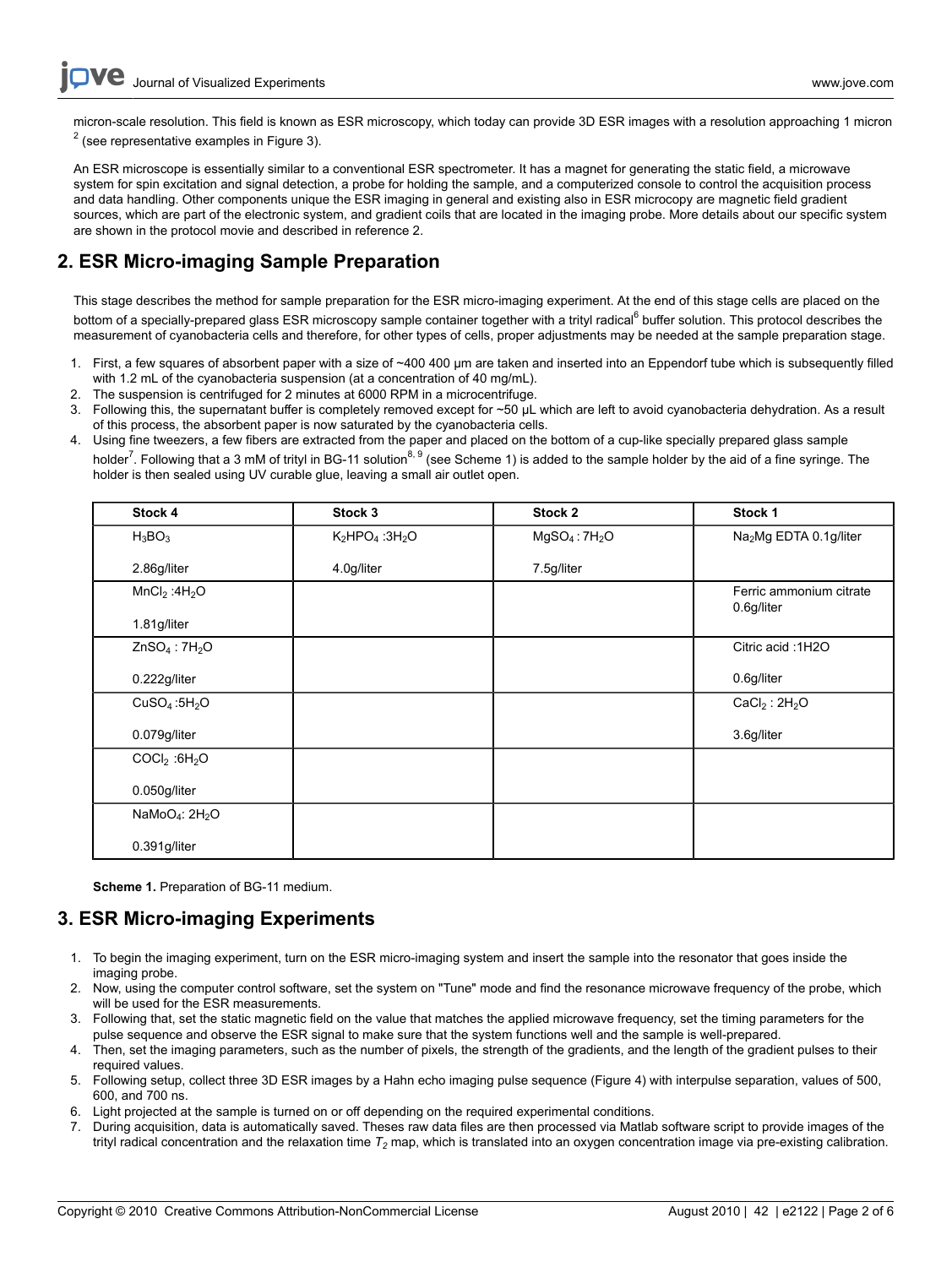## **4. Representative Results**

The outcomes of the experiment are several three-dimensional ESR micro-images recorded at different τ values. Typical raw data images are provided in Figure 5. The top three images, measured under dark conditions, are very similar except for reduction in signal intensity. On the other hand, the image pattern changes under light irradiation due to the different relaxation times in different parts of the sample. This data can be processed<sup>1</sup> to obtain an amplitude image, as shown in Figure 6 and also images of the relaxation time,  $\tau_2$  (Figure 7). The  $\tau_2$  images are translated into oxygen concentration values via a pre-existing calibration curve that links the oxygen concentration to the relaxation time via the equation:

$$
\frac{1}{T_2(C,D)} = \frac{1}{T_2^0(C,D)} + k(C,D)[O_2]
$$

Here,  $T_2^0$  is the spin-spin relaxation time of the probe under anoxic conditions (depending on the probe's concentration, *C*, and its diffusion coefficient, *D*), and *k* is a proportionality constant. In most cases, the diffusion coefficient does not vary much for live samples (although, if needed, it can in principle be directly evaluated also by ESR  $^{6, 10}$ ), and the spin concentration is obtained during the imaging process. Therefore, this relation can be used to directly measure oxygen concentration.

Going back to Figure 6, it is evident from the amplitude image that the cyanobacteria cells were located mainly on the right side of the sample holder. Furthermore, based on Figure 7, it is clear that light initiates the production of  $O<sub>2</sub>$  and causes a significant increase in the solution's  $O<sub>2</sub>$ concentration, mainly in the voxels near the cyanobacteria.



**Figure 1:** Energy levels in electron spin resonance.

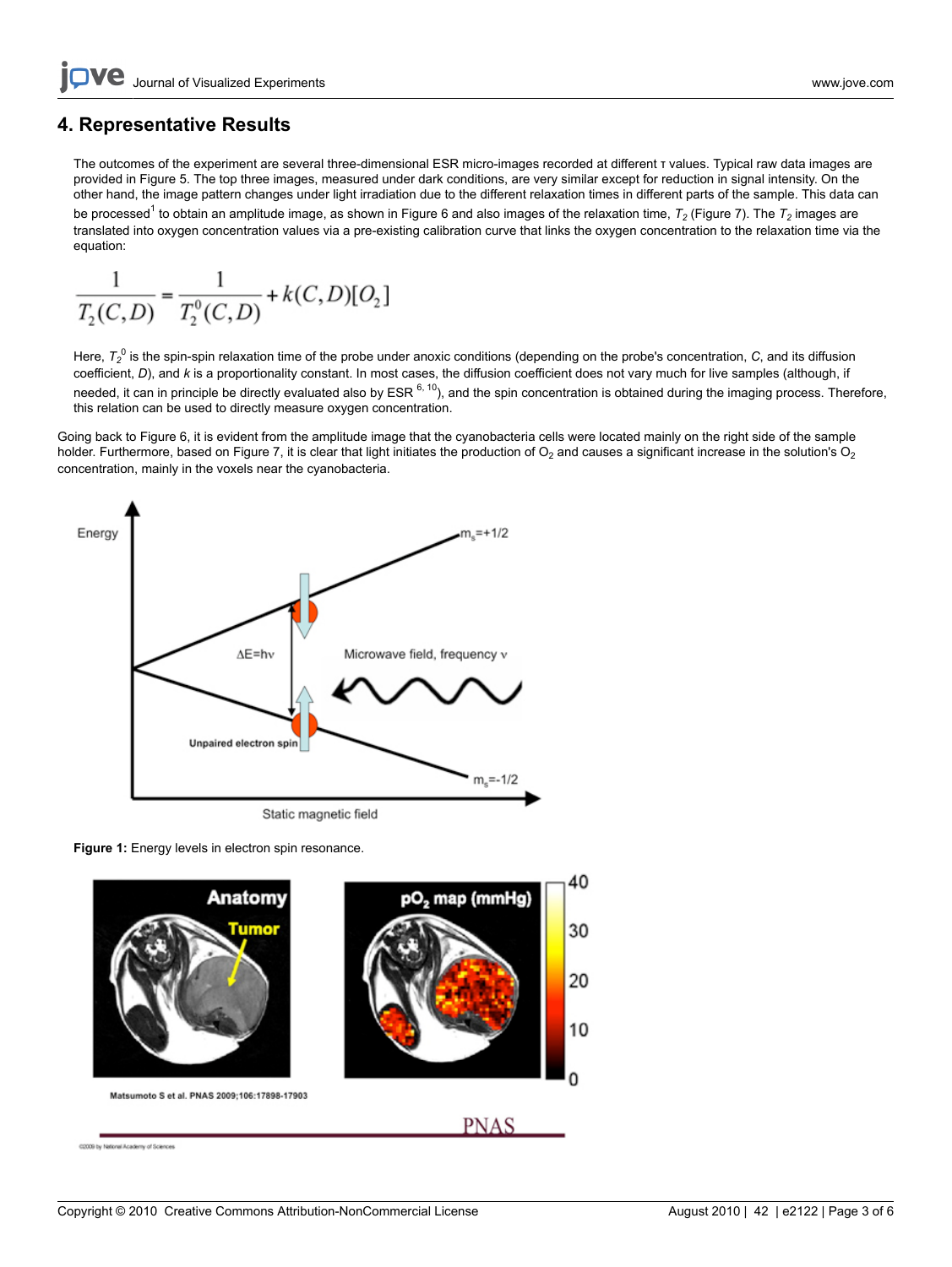**IOVe** [Journal of Visualized Experiments](http://www.jove.com) [www.jove.com](http://www.jove.com)

**Figure 2:** Typical oxygen concentration image of a Tumor bearing mouse. The image on the left shows the anatomical information, based on an MRI image. A stable free organic radical was injected to the mouse and its ESR characteristics provide the oxygen concentration at its environment (right). ESR-based results are superimposed on MRI anatomical image. Field of view is 32 mm.



Figure 3: Two examples of high resolution micro-scale ESR images of photolithographically-generated sample with N@C<sub>60</sub> powder (left) and LiPc paramagnetic crystals (right)



**Figure 4:** Typical Hahn imaging pulse sequence showing the microwave (MW) and gradient,  $\mathsf{G}_{\mathsf{x}},$   $\mathsf{G}_{\mathsf{y}}$  and  $\mathsf{G}_{\mathsf{z}}$  pulses.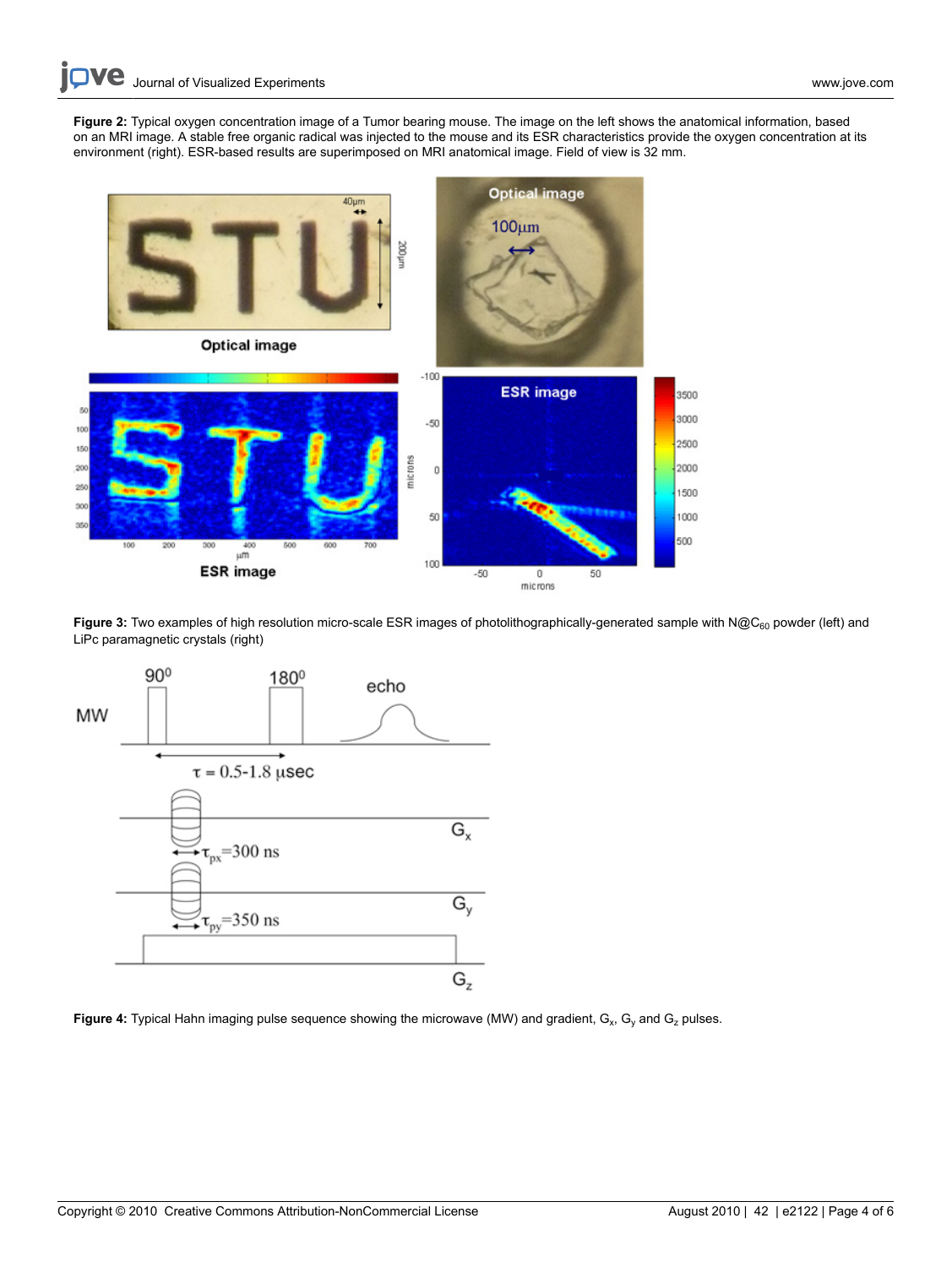



**Figure 5:** Typical raw-data ESR micro-images: a,b, and c are raw data of the Cyanobacterium sample with no light illumination measured for τ = 500,600,700 ns, respectively. Items d,e, and are the same as a, b, and c but with light illumination. Intensity is plotted in arbitrary scale (but is consistent within each set of three dark or light raw data images)







Figure 7:  $T_2$  images and the corresponding [O<sub>2</sub>] values under dark (left) and light (right) conditions.